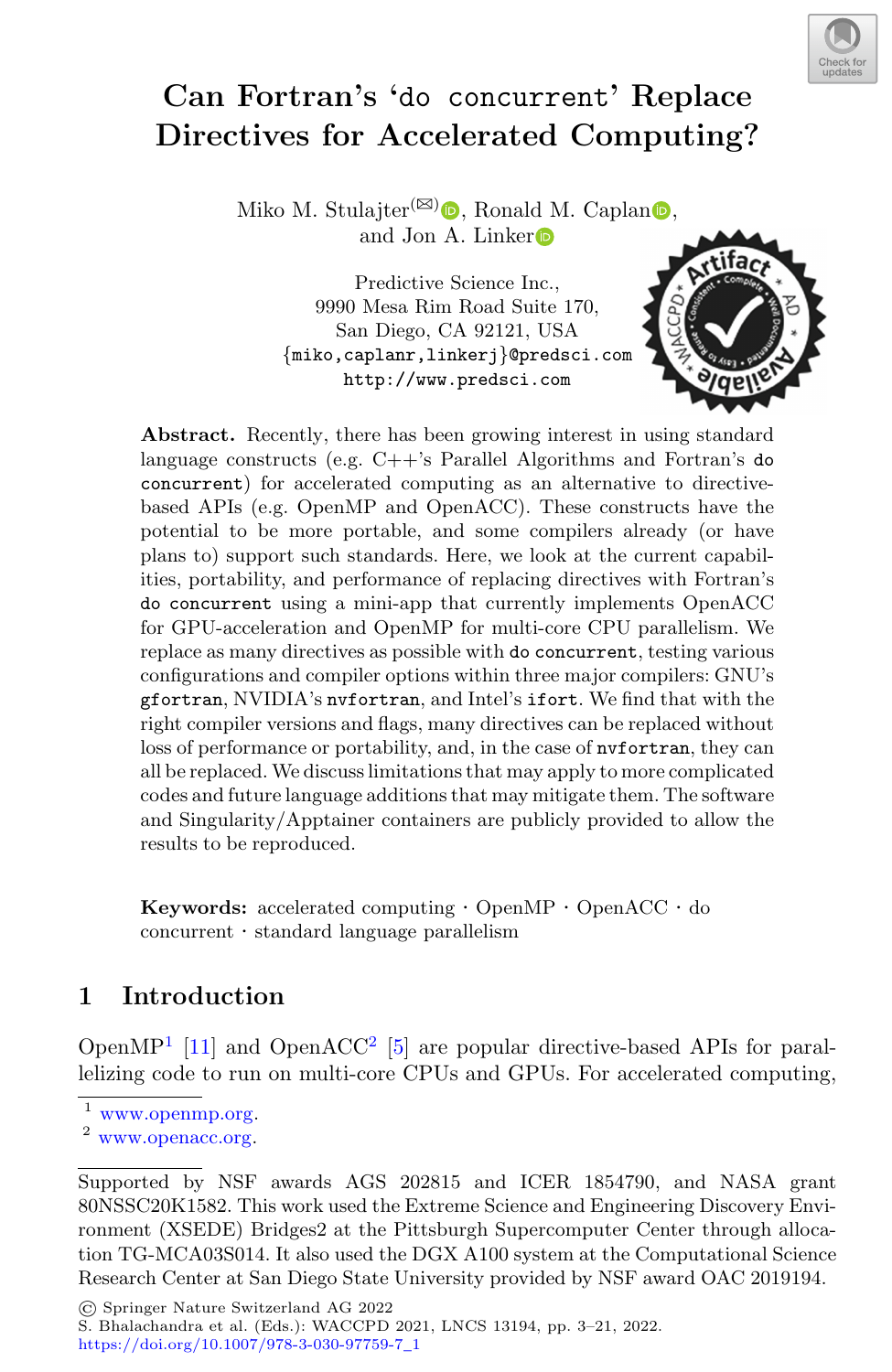they provide a higher-level approach to accelerating codes without requiring writing specialized low-level, often vendor-specific, API code (e.g. CUDA, ROCm, OpenCL, etc.). Since they mostly consist of specialized comments/pragmas, they exhibit backward compatibility, allowing a non-supported compiler to simply ignore them and still compile the code as before. This makes directive-based approaches very desirable for legacy codes, and helps to allow compartmentalized development. However, they also can suffer from incomplete vendor, hardware, and/or compiler support, make codes somewhat harder to read, and, due to their rapid development, are less future-proof than standard languages, possibly requiring occasional re-writes.

Due to the widespread adoption of multi-core CPUs and accelerators, standard languages have begun to add built-in features that may help/enable compilers to parallelize code. This includes C++17's Standard Parallel Algorithms and Fortran's do concurrent  $(DC)$  (see Refs.  $[6,10]$  $[6,10]$  for examples using the NVIDIA HPC SDK<sup>[3](#page-1-0)</sup>). Standard parallel language features have the potential to remove the need for directives, making multi-threaded and accelerated codes fully portable across compiler vendors and hardware. However, this requires compiler support, and few have been quick to implement these features for GPU acceleration.

Here, we focus on Fortran's DC construct. The NVIDIA HPC SDK is the only compiler at the time of this writing with accelerator support using DC, while Intel has indicated plans to add such support in an upcoming release of their ifort compiler included in the OneAPI HPC Toolkit [\[13\]](#page-18-4). Other compilers that support directive-based accelerator offloading in Fortran include GCC's  $\mathsf{gfortran}^4$  $\mathsf{gfortran}^4$ , LLVM  $\mathsf{flang}^5$  $\mathsf{flang}^5$ , AOCC's extended  $\mathsf{flang}^6$  $\mathsf{flang}^6$ , IBM's XL<sup>[7](#page-1-4)</sup>, and HPE's Cray Fortran<sup>[8](#page-1-5)</sup>, but we could not find any announced plans for these to support DC for accelerated computing in the near future<sup>[9](#page-1-6)</sup>.

In this paper, we investigate the current capabilities, portability, and performance of replacing directives with DC in a Fortran mini-app that currently implements directives for GPU-acceleration and multi-core CPU parallelism. We replace as many directives as possible with DC, testing various run-time configurations and compilers. Our mini-app currently uses OpenACC with either nvfortran or gfortran for GPU-acceleration on NVIDIA GPUs, and uses OpenMP with nvfortran. gfortran, or ifort for multi-core CPU parallelism (as well as OpenACC multi-core with nvfortran). A key portability concern is if replacing directives with DC for GPU-acceleration will result in a loss of multi-core CPU parallelism. Therefore, we test if each compiler can parallelize

<span id="page-1-0"></span><sup>3</sup> [https://developer.nvidia.com/hpc-sdk.](https://developer.nvidia.com/hpc-sdk)

<span id="page-1-1"></span> $^4$  [https://gcc.gnu.org/.](https://gcc.gnu.org/)

<span id="page-1-2"></span> $^5$  [https://flang.llvm.org.](https://flang.llvm.org)

<span id="page-1-3"></span><sup>6</sup> [https://developer.amd.com/amd-aocc.](https://developer.amd.com/amd-aocc)

<span id="page-1-4"></span> $7 \text{ https://www.ibm.com/products/xl-fortran-linux-complier-power.}$ 

<span id="page-1-5"></span><sup>&</sup>lt;sup>8</sup> [https://support.hpe.com/hpesc/public/docDisplay?docId=a00115296en](https://support.hpe.com/hpesc/public/docDisplay?docId=a00115296en_us&page=index.html)\_us& [page=index.html.](https://support.hpe.com/hpesc/public/docDisplay?docId=a00115296en_us&page=index.html)

<span id="page-1-6"></span><sup>&</sup>lt;sup>9</sup> Note that as this paper was going to press, HPE has indicated plans to support DC on GPUs.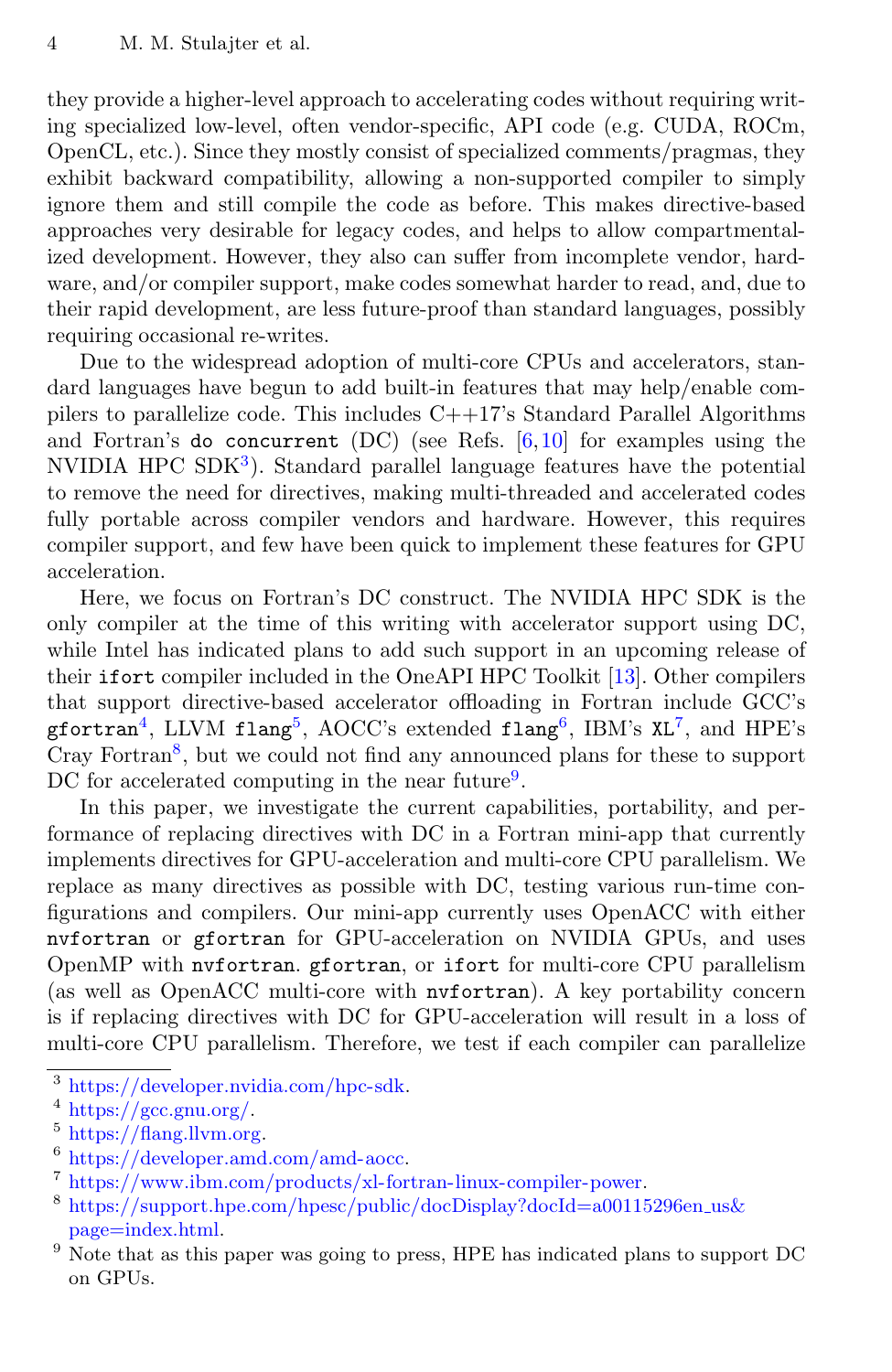the DC loops for multi-core CPUs. We note that for codes using non-hybrid MPI for CPU parallelism and MPI+OpenMP/ACC for GPU acceleration, this is not as much of a concern.

The paper is organized as follows: In Sect. [2,](#page-2-0) we describe our Fortran miniapp with its current directive-based parallelelization, along with the test case we use, showing baseline performance results. In Sect. [3,](#page-5-0) we describe the implementation of DC into the mini-app, first introducing its capabilities and support, and then showing examples of replacing OpenMP/ACC directives with DC, including a discussion of current limitations. Then the resulting mini-app source code versions and compiler flag options used for the tests are described. Performance and compatibility results are reported in Sect. [4](#page-10-0) for both multi-core CPU and GPU runs. Finally, discussion on the current status of DC and its potential to replace directives is given in Sect. [5.](#page-14-0) Instructions on how to access and use our provided Singularity/Apptainer containers and codes to reproduce the results in the paper are given in the Appendix.

## <span id="page-2-0"></span>2 Code and Test Description

To investigate the current capabilities, portability, and performance of replacing directives with DC, we use a Fortran mini-app called diffuse that currently implements directives for GPU-acceleration and multi-core CPU parallelism. Here we describe the code, the test case we use, the computational test environment, and baseline performance results.

#### 2.1 Code Description

NASA and NSF have recently supported a program called "Next Generation Software for Data-driven Models of Space Weather with Quantified Uncertainties", whose main objective is to improve predictions of solar wind and coronal mass ejections to investigate how they might impact Earth. This will be done by developing a new data-driven time-dependent model of the Sun's upper atmosphere. One key component of this model is the use of a data-assimilation flux transport model to generate an ensemble of magnetic field maps of the solar surface to use as boundary conditions. To accomplish this, we have been developing an Open-source Flux Transport (OFT) software suite, whose key computational core is the High-Performance Flux Transport code (HipFT). HipFT currently implements OpenACC for GPU-acceleration and OpenMP for multi-core CPU parallelism, and we are interested in replacing the directives with DC.

In order to test the use of DC, we use a mini-app called diffuse that implements the most computationally expensive algorithm (surface diffusion) of the flux transport in HipFT. diffuse's source code for the diffusion algorithm is identical to that of HipFT. The diffusion algorithm integrates a spherical surface heat equation on a logically rectangular non-uniform grid. The operator is discretized with a second-order central finite-difference scheme in space, while the time integration uses the second-order Legendre polynomial extended stability Runge-Kutta scheme (RKL2) [\[3](#page-18-5)[,8](#page-18-6)].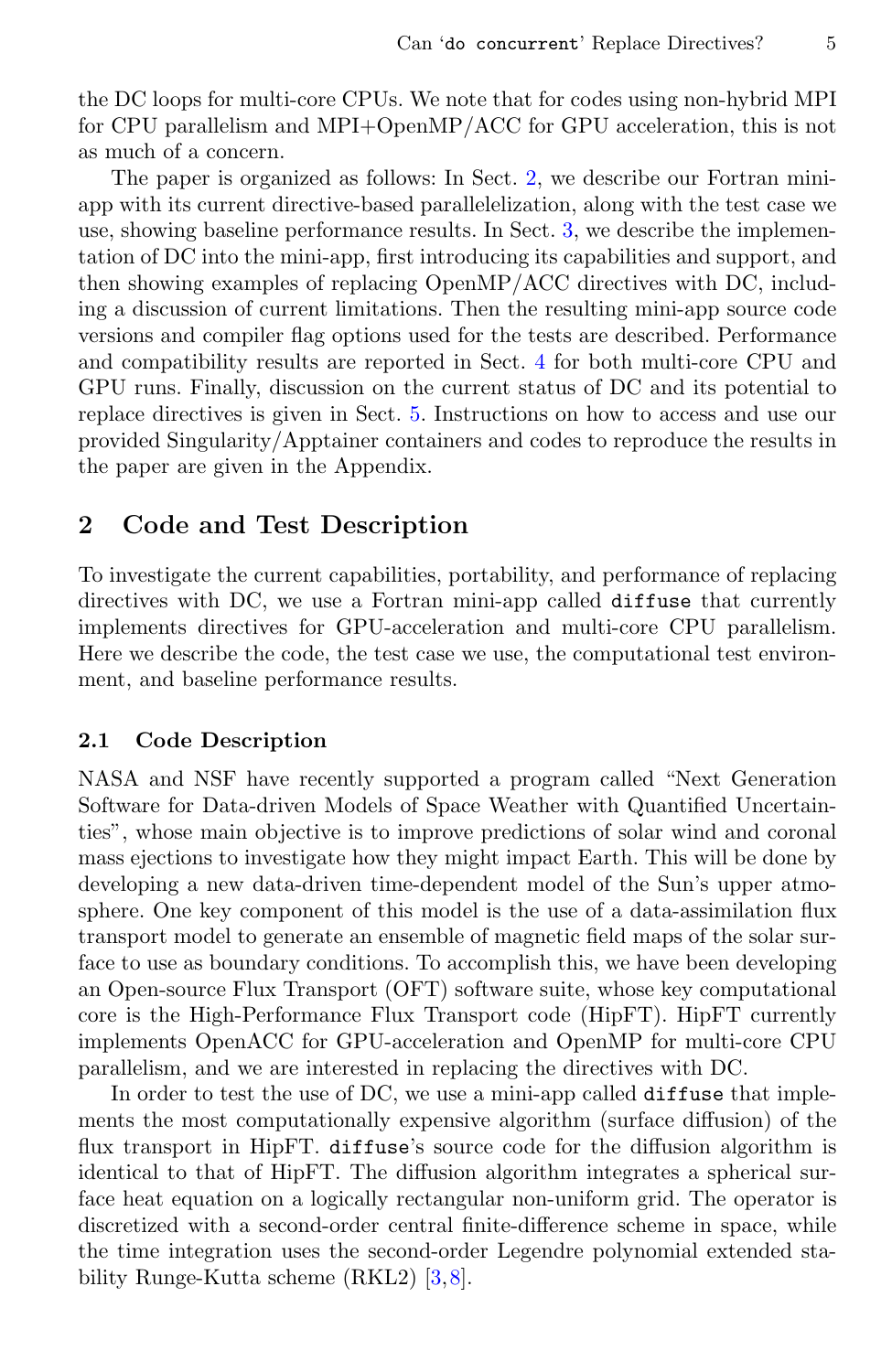#### <span id="page-3-2"></span>2.2 Test Description

Although diffuse is used here as a mini-app representation of HipFT, it is also used in production to slightly smooth solar surface magnetic fields to prepare them for use in models of the corona [\[2](#page-18-7)]. As such, we select a real-world example of using diffuse, that of smoothing the 'Native res PSI map' described in Ref. [\[4](#page-18-8)]. This large map has a resolution of  $3974 \times 2013$  in  $(\theta, \phi)$  and takes 40.260 total iterations of applying the diffusion operator to smooth. A detail from the map before and after running diffuse is shown in Fig. [1.](#page-3-0)



Fig. 1. Zoomed-in detail of the test case magnetic field map before (left) and after (right) smoothing with diffuse.

#### 2.3 Computational Environment

In order to best assess the capabilities of the compiler support for DC, we use the latest available versions of the compilers at the time of testing. These are shown in Table [1.](#page-3-1) The CPU tests are run on the Bridges2 system located at the Pittsburgh Supercomputing Center using our allocation obtained through NSF's XSEDE program [\[12](#page-18-9)]. The GPU tests are run on an NVIDIA DGX A100 server at San Diego State University. Since diffuse does not have multi-node or multi-GPU capabilities, the CPU tests are run on a single CPU node, while the GPU tests are run on a single GPU within the DGX system. The hardware specifications are shown in Table [2.](#page-4-0)

<span id="page-3-0"></span>Table 1. Compiler versions used in tests.

<span id="page-3-1"></span>

| Compiler Suite                            | Compiler  | Version |
|-------------------------------------------|-----------|---------|
| <b>GNU</b> Compiler Collection            | gfortran  | 11.2    |
| NVIDIA HPC SDK                            | nyfortran | 21.7    |
| Intel OneAPI HPC Toolkit if ort (classic) |           | 21.3    |

Since systems do not always have the latest compilers available, and setting up our code's dependencies can be difficult, we utilize Singularity/Apptainer containers [\[7\]](#page-18-10). These containers are built with the compiler environment and our dependent libraries pre-installed so they can be easily used to build and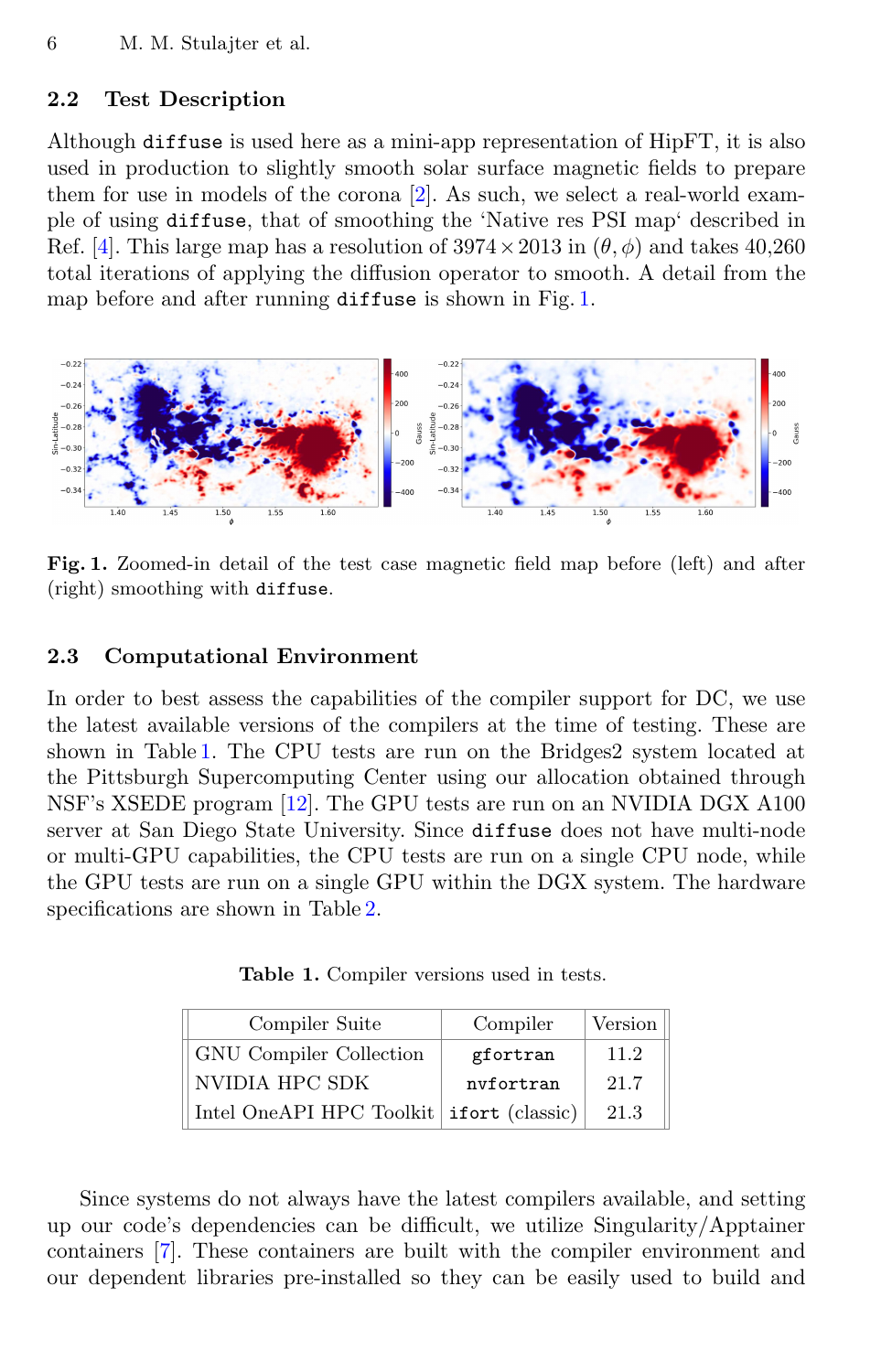<span id="page-4-0"></span>

|                              | CPU                              | GPU                 |
|------------------------------|----------------------------------|---------------------|
| CPU/GPU Model                | $(2x)$ AMD EPYC 7742 NVIDIA A100 |                     |
|                              | $(128 \text{ cores})$            | SXM4                |
| Peak Memory Bandwidth        | 381.4 GB/s                       | $1555 \text{ GB/s}$ |
| Clock Frequency (base/boost) | $2.3/3.4$ GHz                    | $1.1/1.4$ GHz       |
| RAM                          | 256 GB                           | $40$ GB             |
| Peak DP FLOPs                | 7.0 TFLOPs                       | 9.8 TFLOPs          |

Table 2. Hardware utilized for all test runs.

run the code. We use Singularity 3.8.0, and for GPU runs, use the '--nv' flag to connect to the NVIDIA driver (and CUDA library) on the local system. The CUDA run-time library used for GPU runs was version 11.4. As shown in the Appendix, running the codes in the containers yields virtually the same performance as a bare metal installation. All the test runs performed in this paper can be reproduced using the containers along with the code, both of which are publicly released in Ref. [\[9](#page-18-11)] and at [www.predsci.com/papers/dc.](www.predsci.com/papers/dc)

#### <span id="page-4-1"></span>2.4 Baseline Performance Results

Our goal in this paper is to test replacing directives with DC for accelerated computing, ensuring we do not lose multi-core CPU parallelism, and that the performance is comparable to the original directive-based code. It is not our focus to compare performance between the various compilers and hardware. We therefore use similar basic compiler optimization flags (shown in Sect[.3.2\)](#page-7-0) for each compiler-hardware combination and do not explore all possible optimizations. In order to compare the performance of the original code to the modified versions, we perform baseline timings of the original code. For these, and all timing results in the paper, we run each test 10 times and take the average of the full wall clock times (which include all I/O and GPU-CPU data transfer time). In Fig. [2](#page-5-1) we show the baseline timings along with their standard deviations. We also include CPU runs on a single CPU core (serial) to illustrate the multi-core CPU parallelism. We see that each compiler obtains comparable performance on the CPU runs, yielding a speedup of ∼ 7× when using 128 CPU cores compared to running in serial. While this may seem low, it is common for highly memorybound algorithms to exhibit such non-ideal single node multi-threaded scaling [\[1](#page-18-12)]. The performance of the nvfortran CPU run using OpenMP is ∼10% faster than using OpenACC for multi-core parallelism. On the GPU, the nvfortran OpenACC GPU run is ∼30% faster than the gfortran run, which is not unexpected considering nvfortran has a more mature implementation of OpenACC.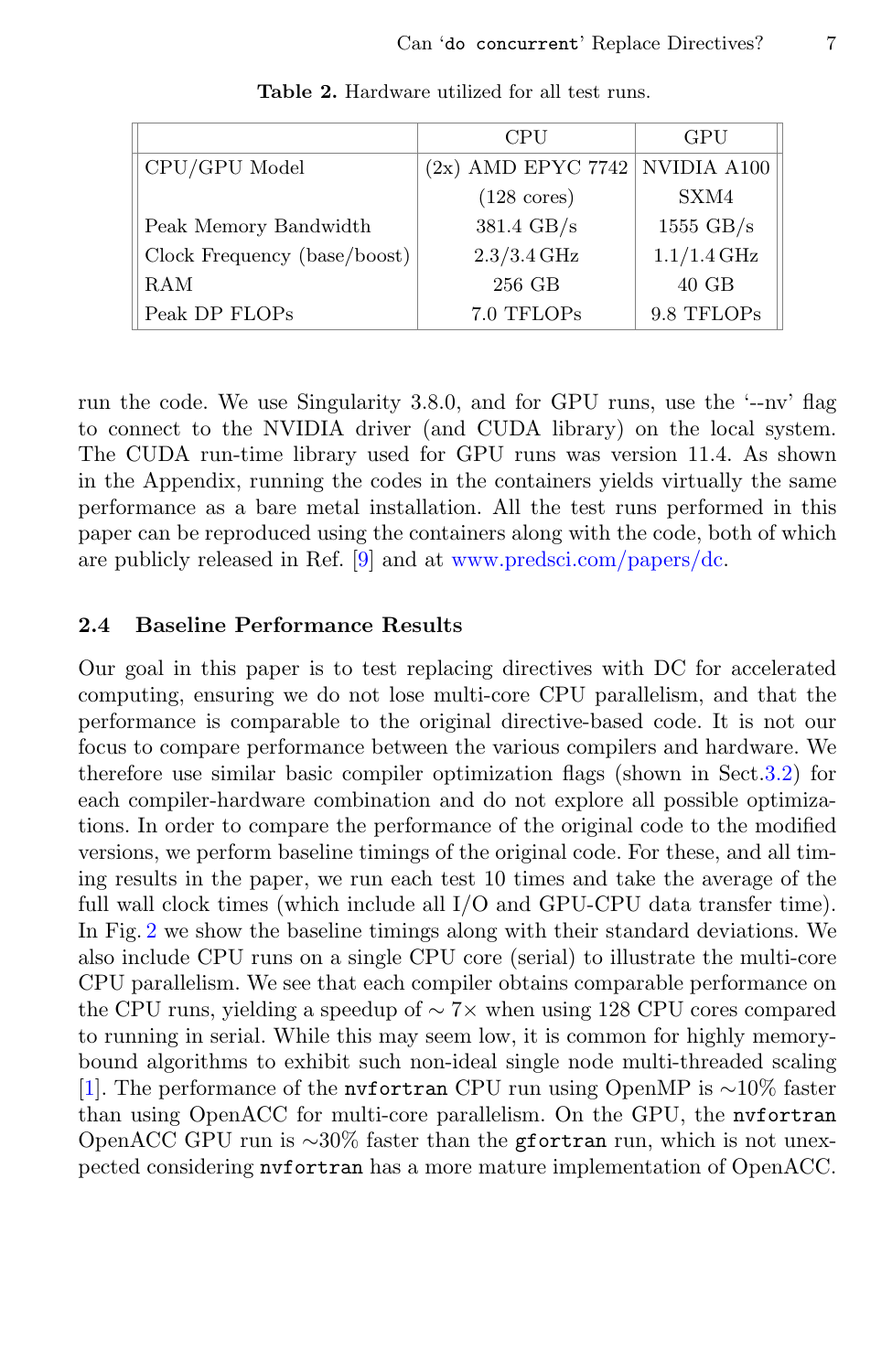

<span id="page-5-1"></span>Fig. 2. Baseline CPU and GPU timing results of the original diffuse code run on the test case. Times shown are averages over 10 runs, and the standard deviations are shown.

## <span id="page-5-0"></span>3 Implementation

In this section, we first give a background on Fortran's do concurrent construct, and then describe our implementation of it into the diffuse code, and the resulting code variations. We also describe the compiler flags used for each code version and compiler combination.

#### 3.1 The Fortran do concurrent construct

In 2008, ISO Standard Fortran introduced the DC construct for loops as an alternative to the standard do loop (or nested do loops). DC indicates to the compiler that the loop's iterations can be computed in any order. This potentially allows for the expression of parallelism of loops directly in the Fortran language, making it easier for compilers to parallelize the loops. While any-order execution is a necessary condition for parallelization, it is not always sufficient (for example, reduction and atomic operations, as well as others<sup>[10](#page-5-2)</sup>). Therefore, DC can be viewed as providing a hint to the compiler that the loop is likely able to be parallelized. Work in helping make DC fully sufficient for parallelism is on-going, with Fortran 2018 adding locality statements (allowing specification of private and shared variables<sup>[11](#page-5-3)</sup>), and specifying reductions in DC will be included in the upcoming Fortran 202X release<sup>[12](#page-5-4)</sup>.

The syntax of non-nested do loops and do concurrent loops are similar. A do loop has the syntax do index=start,end while a do concurrent loop has the syntax do concurrent (index=start:end). The only key difference is the addition of the word concurrent and a small change to the loop parameters where there is the addition of parentheses and a replacement of the comma with

<span id="page-5-2"></span> $\overline{{}^{10}$ [https://releases.llvm.org/12.0.0/tools/flang/docs/DoConcurrent.html.](https://releases.llvm.org/12.0.0/tools/flang/docs/DoConcurrent.html)

<span id="page-5-3"></span> $11 \text{ https://j3-fortran.org/doc/year}/18/18-007r1.pdf.$ 

<span id="page-5-4"></span> $12 \text{ https://j3-fortran.org/doc/year}/21/21-007.pdf.$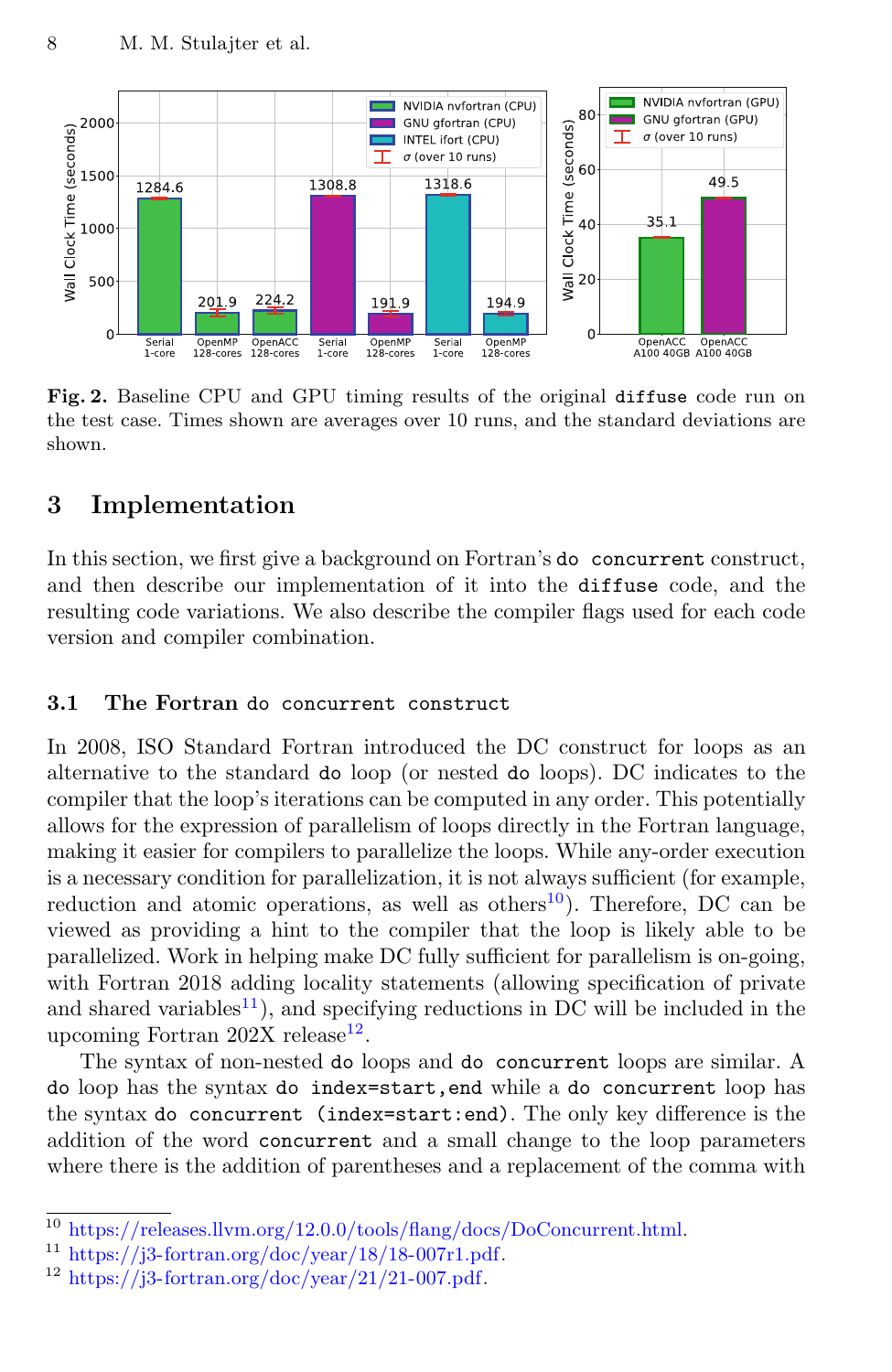ellipses. With nested loops, there is more of a difference in formatting. Code [1](#page-6-0) shows nested do loops parallelized with directives. The loop nest is shown with both OpenMP and OpenACC directives in the manner they are used in the mini-app. This nested do loop example spans 8 lines with directives, but can be written in 3 lines with DC as shown in Code [2.](#page-6-1) With DC loops, nested loops initialization statements are collapsed into one initialization statement. The syntax of DC loops is as follows: do concurrent (index1=start1:end1, index2=start2:end2, ...). As this example shows, DC loops make nested do loops more compact and easier to read.

<span id="page-6-0"></span>

| Code 1. Nested do loops with OpenMP/ACC directives              |
|-----------------------------------------------------------------|
|                                                                 |
| $\frac{1}{2}$ : sacc parallel loop collapse(2) default(present) |
| $\bf{do}$ i=1.N                                                 |
| $\bf{do}$ j=1, $\bf{M}$                                         |
| Computation                                                     |
| enddo                                                           |
| enddo                                                           |
| Sacc end parallel loop!                                         |
| Somp end parallel do!                                           |
|                                                                 |
|                                                                 |

<span id="page-6-1"></span>

| Code 2. Nested do loops as a do concurrent loop |  |
|-------------------------------------------------|--|
| do concurrent $(i=1:N, j=1:M)$                  |  |
| Computation                                     |  |
| enddo                                           |  |

Most current compilers support the Fortran 2008 standard, which includes the basic DC syntax. However, since the specification does not require that the compiler try to parallelize the loops, they are often treated as serial do loops. When a compiler does support parallelization of DC, special compiler flags are needed to activate the feature (see Sect. [3.3](#page-8-0) for details).

Although the latest version of the OpenACC  $(3.1)^{13}$  $(3.1)^{13}$  $(3.1)^{13}$  specification adds support for decorating DC loops with directives, at present, there are no implementations of this support (with the possible exception of using the kernels directive). There is also no mention of supporting directives on a DC construct within the most recent OpenMP  $(5.1)^{14}$  $(5.1)^{14}$  $(5.1)^{14}$  specification. Therefore, replacing do loops with DC may break the ability to parallelize the loops when using compilers that do not support direct DC parallelization.

The current state of DC support is varied across different compilers and versions. nvfortran 18.1 added serial support for DC along with locality of variables, while nvfortran 20.11 added support for parallelization of DC loops

<span id="page-6-2"></span> $\frac{13 \text{ https://www.openacc.org/blog/announcing-openacc-31.}}{13 \text{ https://www.openacc.org/blog/announcing-openacc-31.}}$  $\frac{13 \text{ https://www.openacc.org/blog/announcing-openacc-31.}}{13 \text{ https://www.openacc.org/blog/announcing-openacc-31.}}$  $\frac{13 \text{ https://www.openacc.org/blog/announcing-openacc-31.}}{13 \text{ https://www.openacc.org/blog/announcing-openacc-31.}}$ 

<span id="page-6-3"></span> $14 \text{ https://www.openmp.org/spec-html/5.1/openmp.html}.$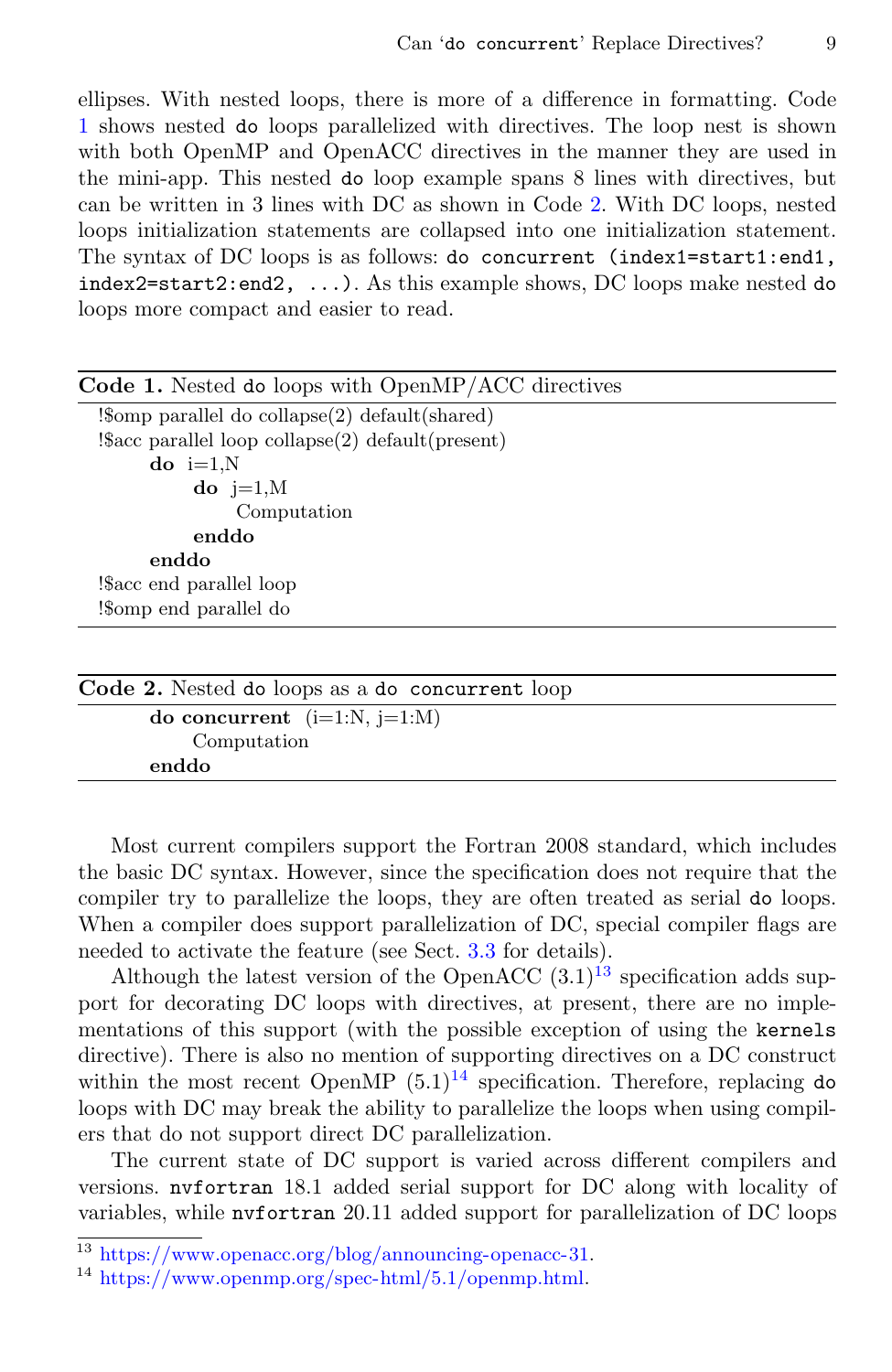for both CPUs and GPUs. In gfortran 8, serial support for DC was introduced, while gfortran 9 added support for parallelization of DC on multi-core CPUs using gfortran's auto parallelization feature. ifort started supporting serial DC loops in version 12. Then, in version 16, parallelization support was added through ifort's auto parallelization feature (using the flag -parallel). With version 19.1, locality of variable support was added, and parallelization became linked to the OpenMP compiler flags. Table [3](#page-7-1) gives a summary of the current support of parallel DC loops for the compilers used in this paper.

<span id="page-7-1"></span>Table 3. Current support of DC loop parallelization for the compilers used in this paper.

| Compiler  | Version | do concurrent parallelization support                                                       |
|-----------|---------|---------------------------------------------------------------------------------------------|
| gfortran  | > 9     | Parallelizable on CPU with                                                                  |
|           |         | -ftree-parallelize-loops= <n></n>                                                           |
|           |         | flag. Locality of variables is not supported.                                               |
| nvfortran | >20.11  | Parallelizable on CPU and GPU with the -stdpar<br>flag. Locality of variables is supported. |
| ifort     | >19.1   | Parallelizable on CPU with the -fopen mp flag.<br>Locality of variables is supported        |

## <span id="page-7-0"></span>3.2 Code Versions

Here we list the code variants that we use to test the portability and performance of replacing directives with DC in diffuse. For versions that use DC, only basic DC loop syntax was used with no locality of variables, as not all compilers support this feature in all configurations.

Original: This is the original version of diffuse which uses OpenACC and OpenMP directives on all parallelizable do loops as well as OpenACC data movement directives. It does not contain any DC loops. It is the code version used for the performance results of Sect. [2.4,](#page-4-1) and will be the standard we compare to for both performance and compatibility.

New: This version is obtained by replacing directive surrounded do loops in Original with DC loops, with the exception of reduction loops. The directives on the reduction loops are kept since reductions are not supported in parallelized DC loops (see discussion in *Experimental*). We also keep all OpenACC data directives for explicit GPU data management. This code is expected to perform as well as the Original code if the DC loops are recognized and implemented efficiently.

Serial: This version contains no OpenACC or OpenMP directives at all, nor any DC loops. It is the same as *Original* with all directives removed. It should run in serial in all cases, unless an auto-parallelizing feature of a compiler is utilized.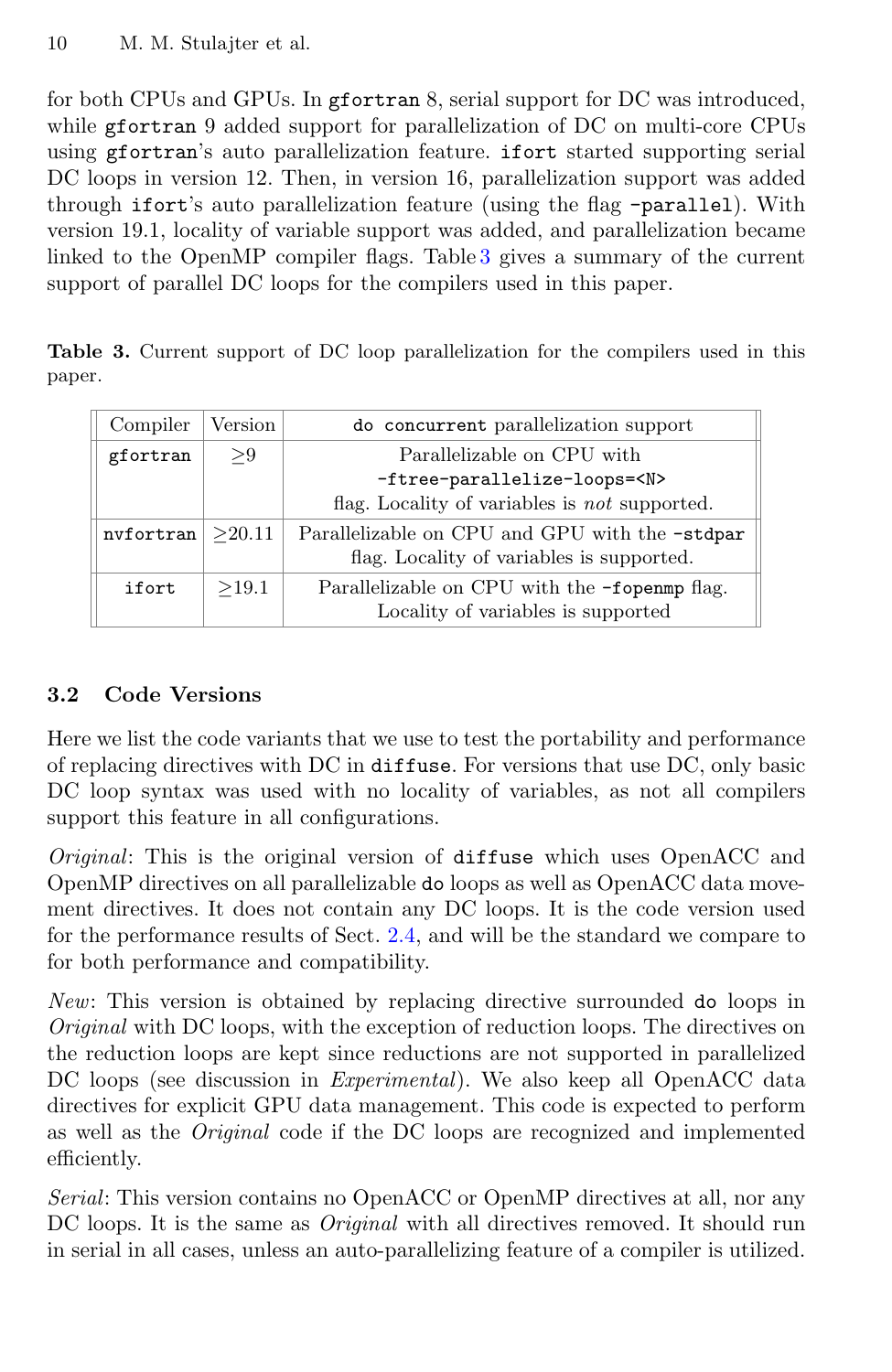We include this code as a control and to ensure the multi-core CPU parallel runs are exhibiting the expected parallelism.

Experimental: This version does not contain any OpenMP or OpenACC directives at all, replacing all loops (including reduction loops) with DC. A key feature of this code version is that it represents the 'ideal' scenario of using only the Fortran standard language for accelerated computing without needing any directives. This version does not technically violate the Fortran standard since a DC on a reduction loop is valid if not parallelized, as the iterations can be computed in any order. However, if the compiler does parallelize these DC reduction loops, it will likely produce wrong results due to race conditions, unless it supports implicit analysis and implementation of DC reductions. As mentioned above, Fortran 202X will add reductions to DC, resolving this problem. Removing all directives also removes explicit GPU-CPU data movement, whose absence will lead to very poor performance on accelerators (due to repeated data movement between the CPU and GPU) unless the compiler supports automatic GPU-CPU memory management. Features such as NVIDIA's Unified Memory and AMD's Smart Access Memory can allow compilers to resolve this issue.

In Table [4](#page-8-1) we summarize all versions of the code we use for our tests.

<span id="page-8-1"></span>Table 4. Summary of DC and directive implementations for each version of the diffuse code tested.

|              | do concurrent | Directives                                                               |  |
|--------------|---------------|--------------------------------------------------------------------------|--|
| Original     | None          | all loops & data management                                              |  |
| New          |               | all loops except reductions $\vert$ reduction loops $\&$ data management |  |
| Serial       | None          | None                                                                     |  |
| Experimental | all loops     | None                                                                     |  |

### <span id="page-8-0"></span>3.3 Compiler Flag Options

The gfortran, nvfortran, and ifort compilers each have different flags to implement code parallelization and optimizations. Here we describe the compiler flags we use for each code version, compiler, and target hardware configuration. For all compilers, we use the  $-03$  flag to activate typical compiler optimizations, and -march=<ARCH> to tell the compiler to target the specific CPU we run the tests on. Typically, we use native for <ARCH> to automatically target the current system, but some configurations (such as using ifort on AMD EPYC CPUs) required us to specify the option manually (in that case <ARCH> is set to core-avx2). All Serial code versions use only these default compiler flags.

nvfortran: For GPU parallelization, the Original code uses the flag -acc=gpu which enables the OpenACC directives. We also include the flag -gpu=ccXY, cudaX.Y to specify the specific GPU run time and hardware capabilities (similar to -march for CPUs). The ccXY indicates a device with compute capabilities of X.Y, while cudaX.Y tells the compiler to use the X.Y version of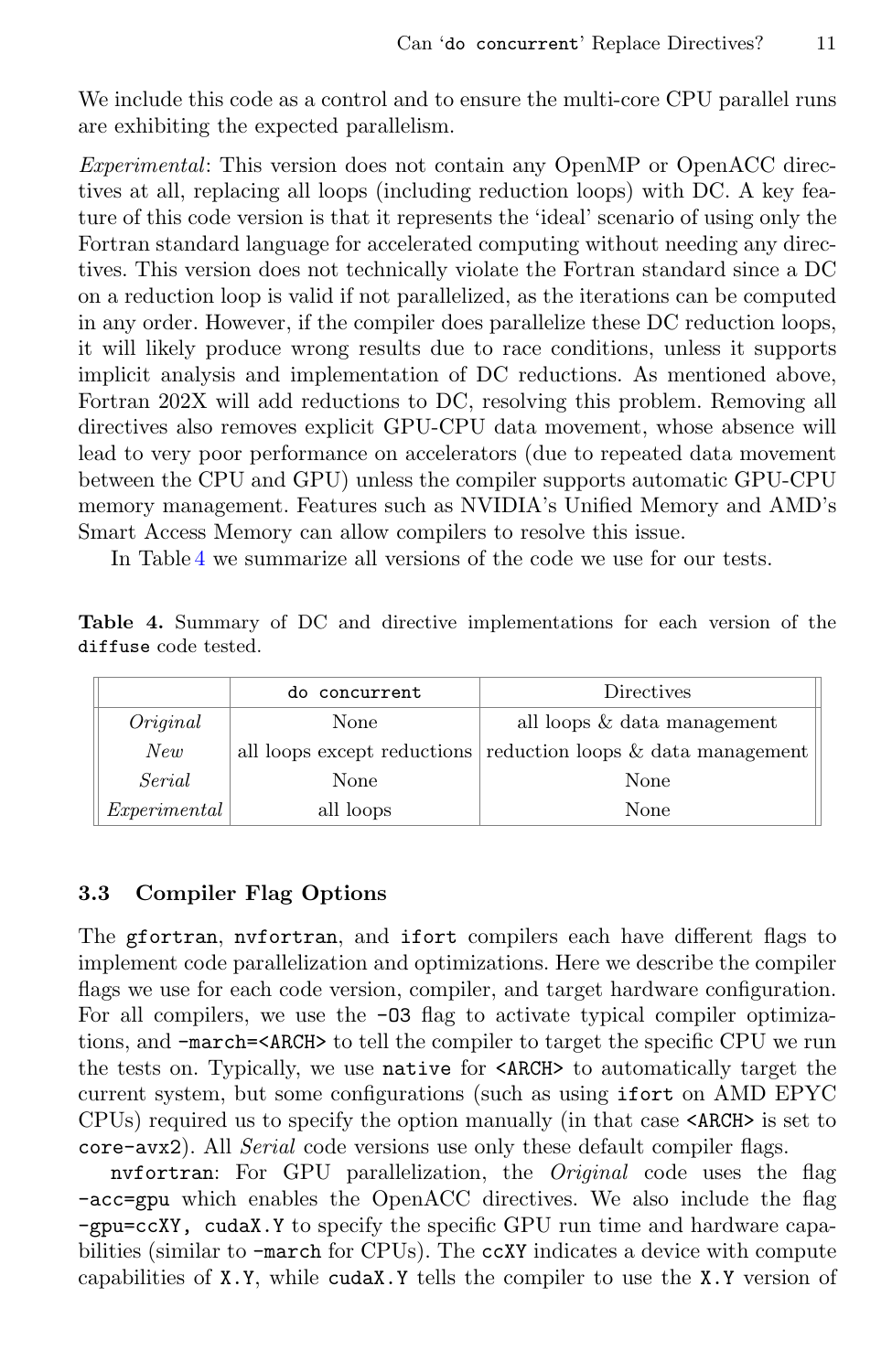the CUDA library. To check if/how the compiler parallelized the loops, we set -Minfo=accel, which outputs parallelization information.

For the New code (containing DC loops), we add two new flags. The first is -stdpar=gpu, which enables DC loops to be parallelized and offloaded to the  $GPU^{15}$  $GPU^{15}$  $GPU^{15}$ . The other is  $-Minfo=stdpar$  which outputs the compiler's parallelization messages (similar to -Minfo=accel). When using -stdpar=gpu, unified managed memory is automatically enabled, making all allocatable arrays unified arrays. This means the runtime is responsible for correct and efficient CPU-GPU data transfers during the run, and any OpenACC data movement directives on such arrays are essentially no-ops. Static arrays are not made into unified arrays, so manual GPU data movement is still needed for good performance (note that diffuse does not make use of any static arrays). If one wants to continue to manage the GPU data manually (using OpenACC or OpenMP data movement directives), the option -gpu=nomanaged can be used.

For the Experimental code, since there are no directives, we simply use the standard parallelism option of -stdpar=gpu -gpu=ccXY, cudaX.Y, and rely on the compiler to automatically detect the reductions and implement them correctly, as well as manage the GPU memory using unified memory.

For CPU parallelization, the Original code has two implementations. One is to use OpenMP with the -mp flag, and the other is to use OpenACC with the -acc=multicore flag. Even though the OpenMP compilation produces slightly better performance (as was shown in Sect. [2.4\)](#page-4-1), we only use the OpenACC multicore option. This is because nvfortran currently activates OpenACC when using -stdpar, so we cannot use both -stdpar for DC and OpenMP (as would be needed in the New code) since OpenMP and OpenACC are not written to work together (and in the New code case, causes a compiler error). We note that when using OpenACC for multi-core CPU, the number of threads is controlled through the runtime variable ACC NUM CORES=<N>, rather than OpenMP's OMP\_NUM\_THREADS=<N>.

For the Experimental code, since there are no directives, we simply use the standard parallelism option of -stdpar=multicore, relying on the compiler to automatically detect the reductions and implement them correctly.

gfortran: For GPU parallelization, the Original code uses the flag -fopenacc, which enables OpenACC directives. In addition to this flag, the intended offload GPU must be specified. For NVIDIA GPUs, the flag -foffload=nvptx-none is used (targeting specific compute capabilities is not currently implemented). We also use the flag -fopenacc-dim=<DIM> to specify the parallel topology for the offload kernels. <DIM> is set to three colon-separated values that map to 'gang', 'worker' and, 'vector' sizes. Since OpenACC supports acceleration for multiple GPU vendors, the default values for the topology may not be optimal. Although this level of optimization is outside the scope of this paper, we observed that the nvfortran compiler was using a vector length of

<span id="page-9-0"></span> $15$  For nvfortran 21.7, it appears that setting the  $-$ stdpar=gpu flag implicitly sets the -acc=gpu option as well. This is an important consideration if one has OpenACC directives that should be ignored when using -stdpar.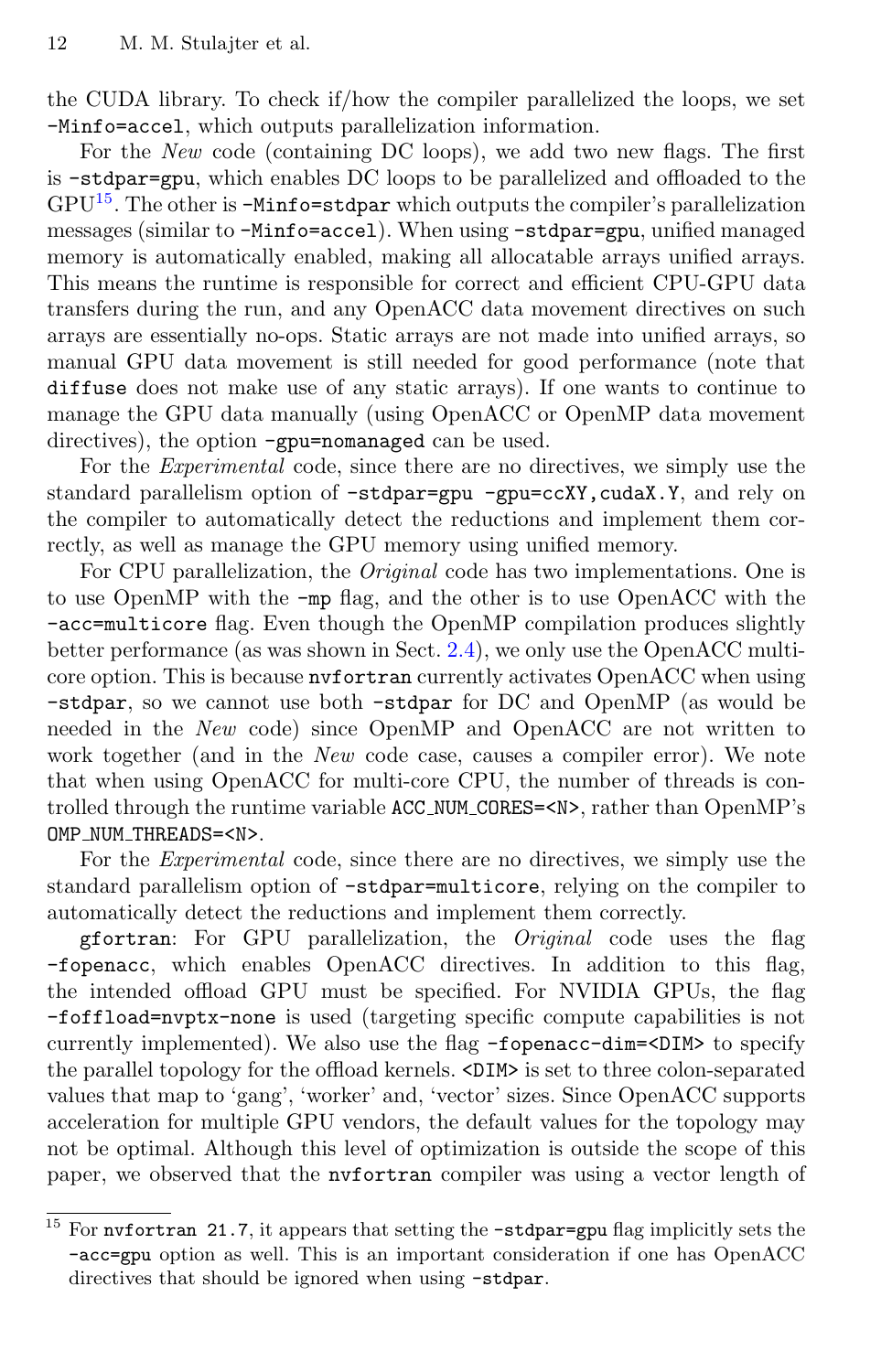128 when compiling most OpenACC loops, so as a simple optimization, we use  $-$ fopenacc $-$ dim=::128 for our tests. The New code is not supported on the GPU with gfortran at this time. This is because there is no current support for DC GPU offloading.

On the CPU, the Original code uses -fopenmp, which as above, activates OpenMP directives for multi-core CPU parallelism. gfortran does not support direct parallelism on DC loops. Therefore, for the New code, we must use gfortran's auto parallelization feature using the -ftree-parallelizeloops=<N> flag, where <N> is the number of threads to run on. This auto parallelization analyzes both do and DC loops and determines if they can be parallelized and if so, implements the parallelism. Therefore, it can be used in the case of the New code, as well as the Experimental code. Since the compiler is auto-analyzing the loops, it may detect the DC reduction loops and parallelize them correctly.

ifort: Since ifort does not currently support GPU-offloading with DC or OpenACC, we only test it with CPU parallelism to ensure switching from directives to DC does not lose our CPU parallel capabilities when using ifort. For all code versions, we add the flags -fp-model precise and -heap-arrays as those are standard flags we use for runs of diffuse to ensure robustness and precision, but they are not related to parallelization. For the Original code, we use the flag -fopenmp in order to enable OpenMP directives to produce parallel code for multicore CPUs. For the New code, we use the same -fopen p flag as the Original code, as it is also used to enable automatic parallelization of DC loops. The Experimental code also uses the same -fopenmp flag. However, as the documentation states that DC reduction loops are not supported, we do not expect ifort to parallelize them, and rather run them in serial (although as will be shown, the current compiler version parallelizes the loops anyways, resulting in incorrect results).

#### <span id="page-10-0"></span>4 Results

Here we show timing results for all chosen compilers, code versions, and hardware (where supported). Key questions we address are: 1) do the compilers that support GPU-acceleration with directives also support it using DC? 2) does replacing directives with DC lose CPU multicore parallelism? (i.e. do the compilers support DC for CPU multicore?) 3) for compiler-hardware combinations that support parallelizing DC, how does the performance compare to the baseline directive-based code? We first report results for the New code compared to the Original code for each compiler and hardware type, and afterwards discuss results for the Experimental code.

For each configuration, we run the test case of Sect. [2.2,](#page-3-2) and use the Linux program time to record three times: real, user, and system. The real time is the wall clock time the code took to run. The user time is the sum of all thread times, or how much total CPU computation time was spent. Using multiple threads should result in a lower real time, but a (much) higher user time. The system time is the operating system overhead, which can include CPU-GPU data transfer, as well as other overheads. All reported timings are averaged over 10 runs.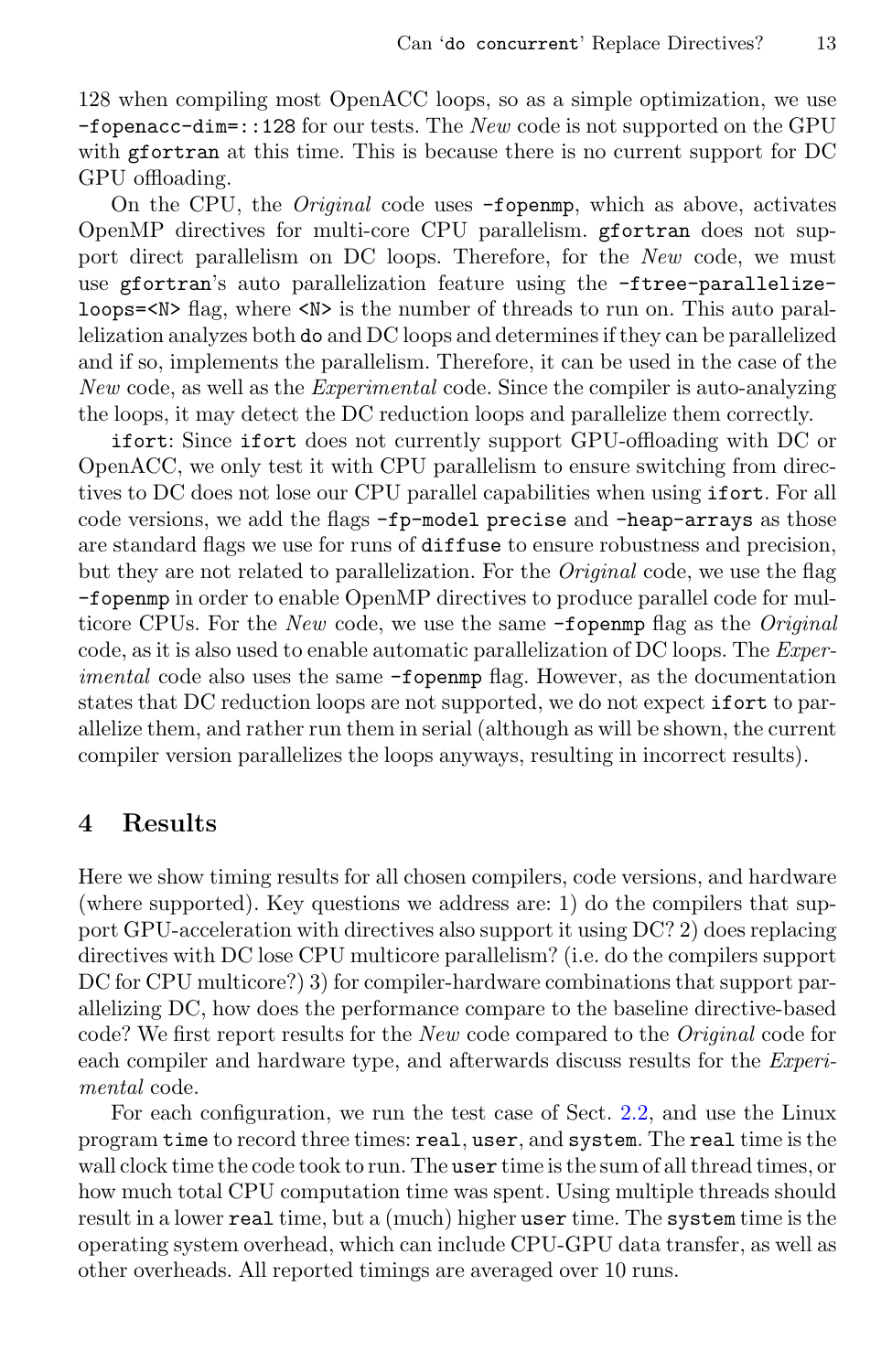### 4.1 Results Using nvfortran

The results for the *Original* and *New* code run on the GPU with nvfortran are shown in Table [5.](#page-11-0) The time difference between the *Original* code and the New code is less than 2\%, and the standard deviation over the 10 runs is around  $\pm 0.1s$  for both. The slight increase in run time for the New code is possibly due to its use of unified memory, which can be less efficient than manually managing the GPU-CPU memory as is done through OpenACC data directives in the Original code. This result does not achieve a full replacement of directives with DC since not all directives were replaced in the New code. However, the vast majority of them were, with only a few remaining directives on the reduction loops, showing great progress in replacing directives.

<span id="page-11-0"></span>Table 5. GPU timing results with nvfortran. Both runs used the additional compiler flag -gpu=cc80,cuda11.4

| Code     | Compiler flags       |        |        | real (s) user (s) system (s) |
|----------|----------------------|--------|--------|------------------------------|
| Original | -acc=gpu             | 35.07  | -34.46 | 0.59                         |
| New      | -acc=gpu -stdpar=gpu | -35.67 | 35.01  | 0.54                         |

To ensure that we did not loose CPU multicore parallelism, we show the CPU results in Table [6.](#page-11-1) We see that, like in the GPU case, replacing directives with DC yields similar runtimes to the original code. Here, the New code with DC runs around 3% faster than the *Original* code, but both are within the standard deviation  $(\pm 15s)$  of the 10 runs. Therefore, there is no loss of CPU portability when using DC with nvfortran for our mini-app.

Table 6. CPU timing results with nvfortran

<span id="page-11-1"></span>

| Code     | Compiler flags     |         |                 | real (s) user (s) system (s) $\vert$ |
|----------|--------------------|---------|-----------------|--------------------------------------|
| Serial   |                    | 1284.59 | 1272.45         | 0.22                                 |
| Original | $-acc = multicore$ |         | 224.18 26214.96 | 1965.06                              |
| New      | $-acc = multicore$ |         | 219.57 25638.37 | 1889.20                              |
|          | -stdpar=multicore  |         |                 |                                      |

#### 4.2 Results Using gfortran

The result for the *Original* code run on the GPU with gfortran is shown in Table [5.](#page-11-0) Unlike nvfortran, gfortran does not support GPU-acceleration using DC, nor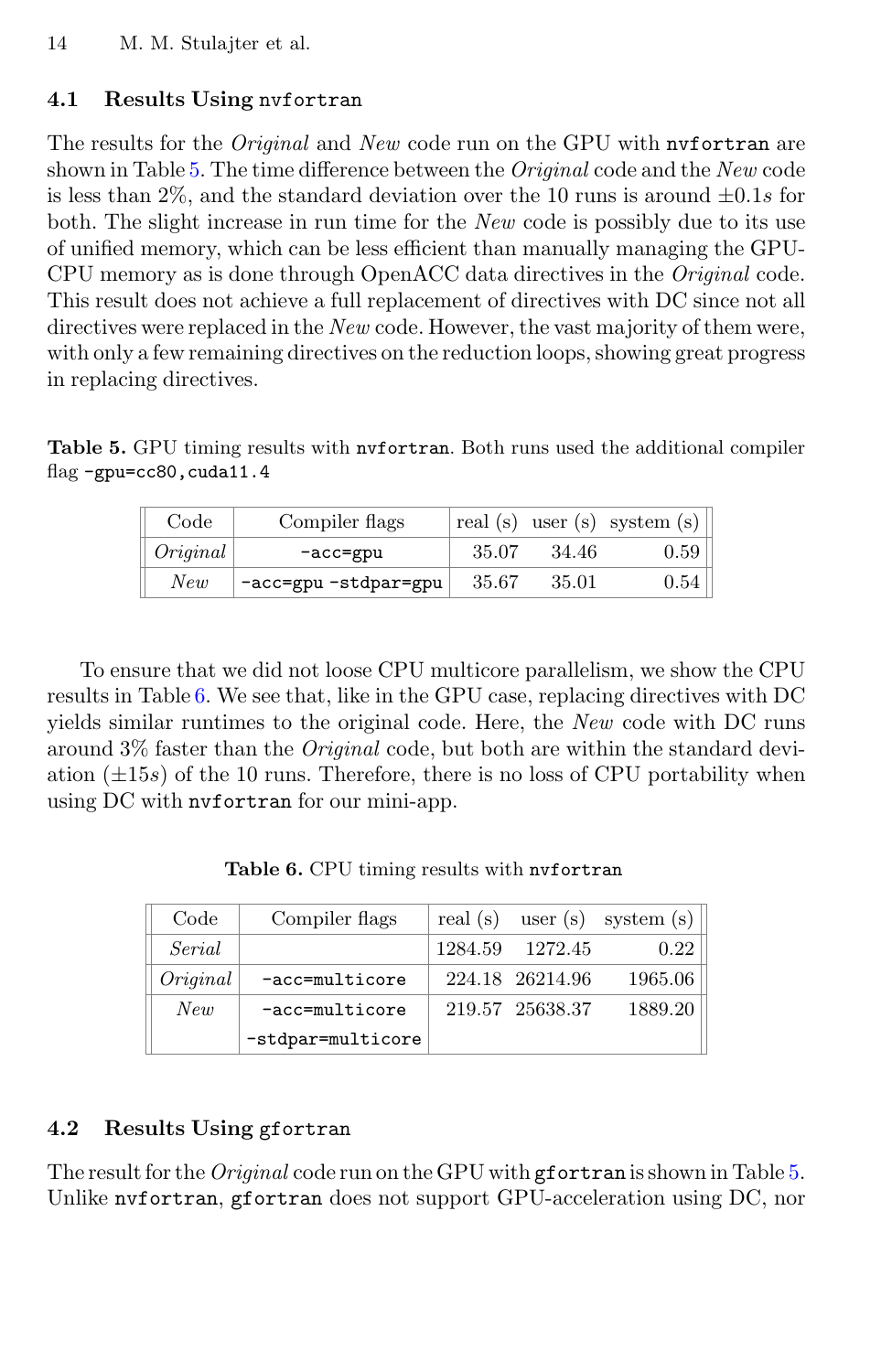| Code     | Compiler flags                        |       |       | real (s) user (s) system (s) |
|----------|---------------------------------------|-------|-------|------------------------------|
| Original | $-f operator$<br>-foffload=nvptx-none | 49.52 | 48.90 | 0.54                         |
|          | $-fopenacc-dim=::128$                 |       |       |                              |
| New      | No Support                            |       |       |                              |

Table 7. GPU timing results with gfortran.

is there auto parallelization support for GPU offloading. Therefore, replacing the directives with DC currently breaks support for GPU-acceleration with gfortran. For NVIDIA GPUs, this is not a prohibitive limitation since the nvfortran compiler is freely available. However, for other accelerators (namely AMD GPUs), this loss of support may rule out using DC at this time.

Unlike for GPU-acceleration, CPU multi-core parallelism with gfortran is not lost with DC, even though there is no direct support for DC parallelization. In Table [8,](#page-12-0) we show the CPU timing results of the *Original* and  $New$  codes. We see that the performance difference between the codes is ∼10%, within the standard deviations of the 10 runs ( $\pm 13s$  for the *Original* and  $\pm 18s$  for the *New* code). The New code is also able to be parallelized because gfortran treats DC loops as regular do loops, which are parallelized using the auto parallelization feature. However, the loops in diffuse are fairly simple. In other codes, the auto parallelization may not be able to handle more complex loops, that could otherwise be parallelized using directives. Therefore, the result here should be viewed with caution. Note also that the auto parallelization feature works the same on our code with regular do loops as it does with DC loops (i.e. it would even parallelize the Serial code version).

<span id="page-12-0"></span>

| Code     | Compiler flags               |                 | real (s) user (s) system (s) |
|----------|------------------------------|-----------------|------------------------------|
| Serial   |                              | 1308.75 1296.74 | 0.16                         |
| Oriqinal | $-fopennp$                   | 191.90 24117.72 | 8.02                         |
| New      | $-fopennp$                   | 212.64 26588.59 | 8.65                         |
|          | -ftree-parallelize-loops=128 |                 |                              |

Table 8. CPU timing results with gfortran

The thread control for the New code is unique. Since the OpenMP directives are still on the reduction loops, while the remaining loops use DC with no directives, the number of CPU threads used for the reductions is set by the standard OMP NUM THREADS environment variable, while that used by the DC loops is controlled by the compiler flag value -ftree-parallelize-loops=<N>. This complicates the thread control, and also removes run-time thread control.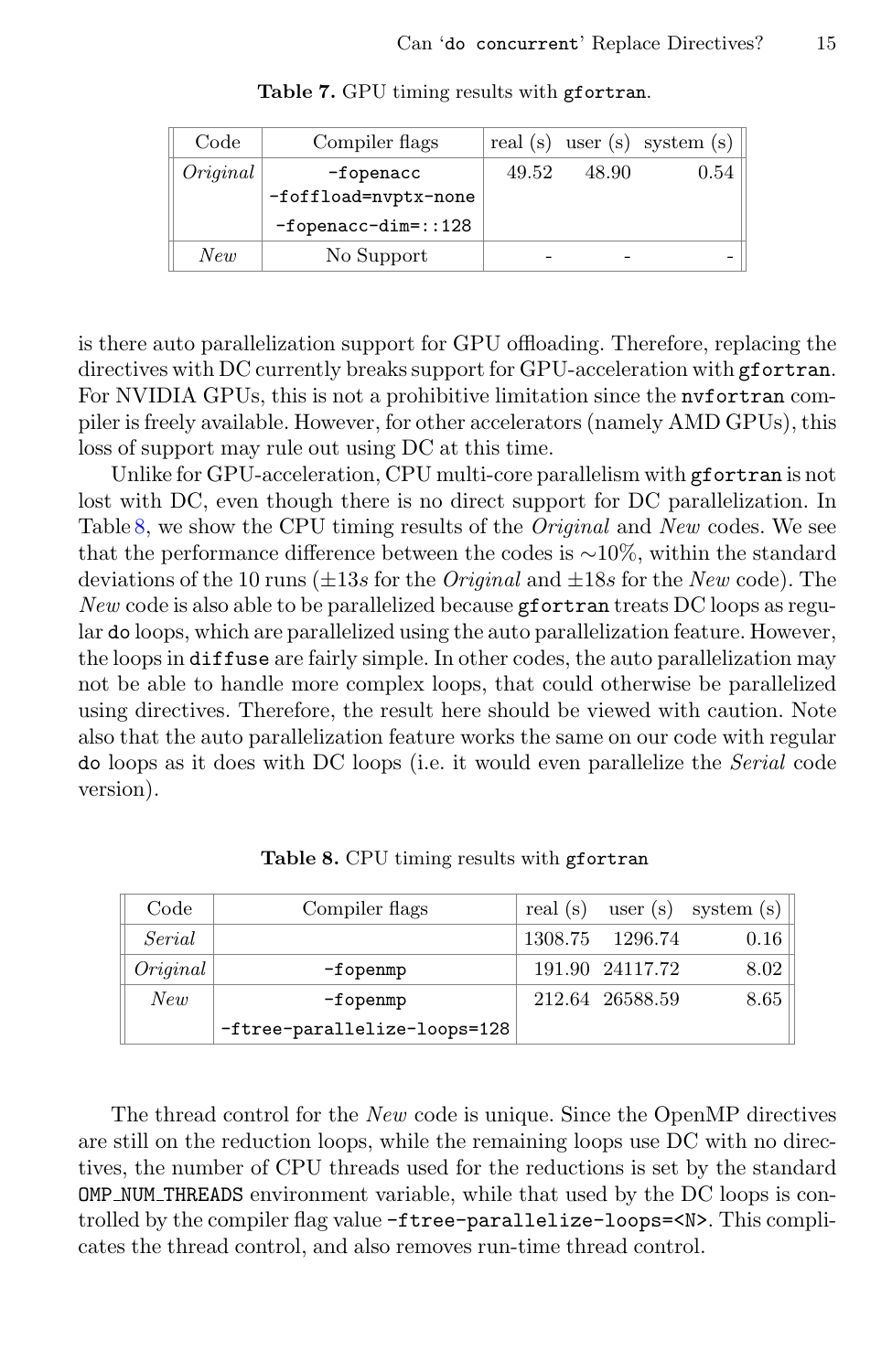### 4.3 Results Using ifort

As mentioned in the introduction, the Intel OpenAPI Toolkit does not currently support GPU-acceleration using DC loops, but there are plans for support in the future. Therefore, here we focus on DC compatibility with multi-core CPU parallelism. In Table [9,](#page-13-0) we show the timing results for the Original and New codes. We see that replacing directives with DC still allows for multi-core CPU parallelism, and surprisingly exhibits a nearly 10% improvement in performance. The standard deviation of the 10 runs was roughly  $\pm 8s$ , so this performance increase is significant. It may be attributed to more efficient optimizations being available to the compiler when using DC compared to OpenMP directives.

<span id="page-13-0"></span>

| Code     | Compiler flags $  \text{ real (s)} \quad \text{user (s)} \quad \text{system (s)}  $ |                 |        |
|----------|-------------------------------------------------------------------------------------|-----------------|--------|
| Serial   |                                                                                     | 1318.60 1306.27 | 0.18   |
| Original | $-f$ openmp                                                                         | 194.86 24213.11 | 320.53 |
| New      | $-f$ openmp                                                                         | 178.29 21888.21 | 280.65 |

Table 9. CPU timing results with ifort.

Since the implementation of DC parallelism is connected to OpenMP (as indicated by the use of the -fopenmp flag), the number of threads remains controlled by the standard environment variable OMP NUM THREADS (or optionally at compile time with -par-num-threads=<N> which overrides OMP\_NUM\_THREADS).

#### 4.4 Experimental Results

As mentioned in Sect. [3.2,](#page-7-0) the current Fortran standard does not have a way to indicate to the compiler that a DC loop requires reduction or atomic operations. However some compilers have implemented code analysis methods to automatically detect and implement such operations. Therefore, the Experimental code, which represents the ideal scenario of replacing all directives with DC loops, may work with some compilers.

Using nvfortran, we found that the code parallelized and ran correctly on both the GPU and CPU. It appears nvfortran detects the reductions and implements them correctly for our code. The run times are shown in Table [10.](#page-13-1) They are nearly

| Code                | CPU/GPU    | Compiler flag          |       |                 | real (s) user (s) system (s) |
|---------------------|------------|------------------------|-------|-----------------|------------------------------|
| <i>Experimental</i> | GPU        | -stdpar=gpu            | 35.63 | 35.01           | 0.53                         |
|                     |            | $-gpu=cc80$ , cuda11.4 |       |                 |                              |
| Experimental        | <b>CPU</b> | -stdpar=multicore      |       | 219.21 25654.35 | 1906.40                      |

<span id="page-13-1"></span>Table 10. GPU and CPU timing results for the *Experimental* code with nvfortran.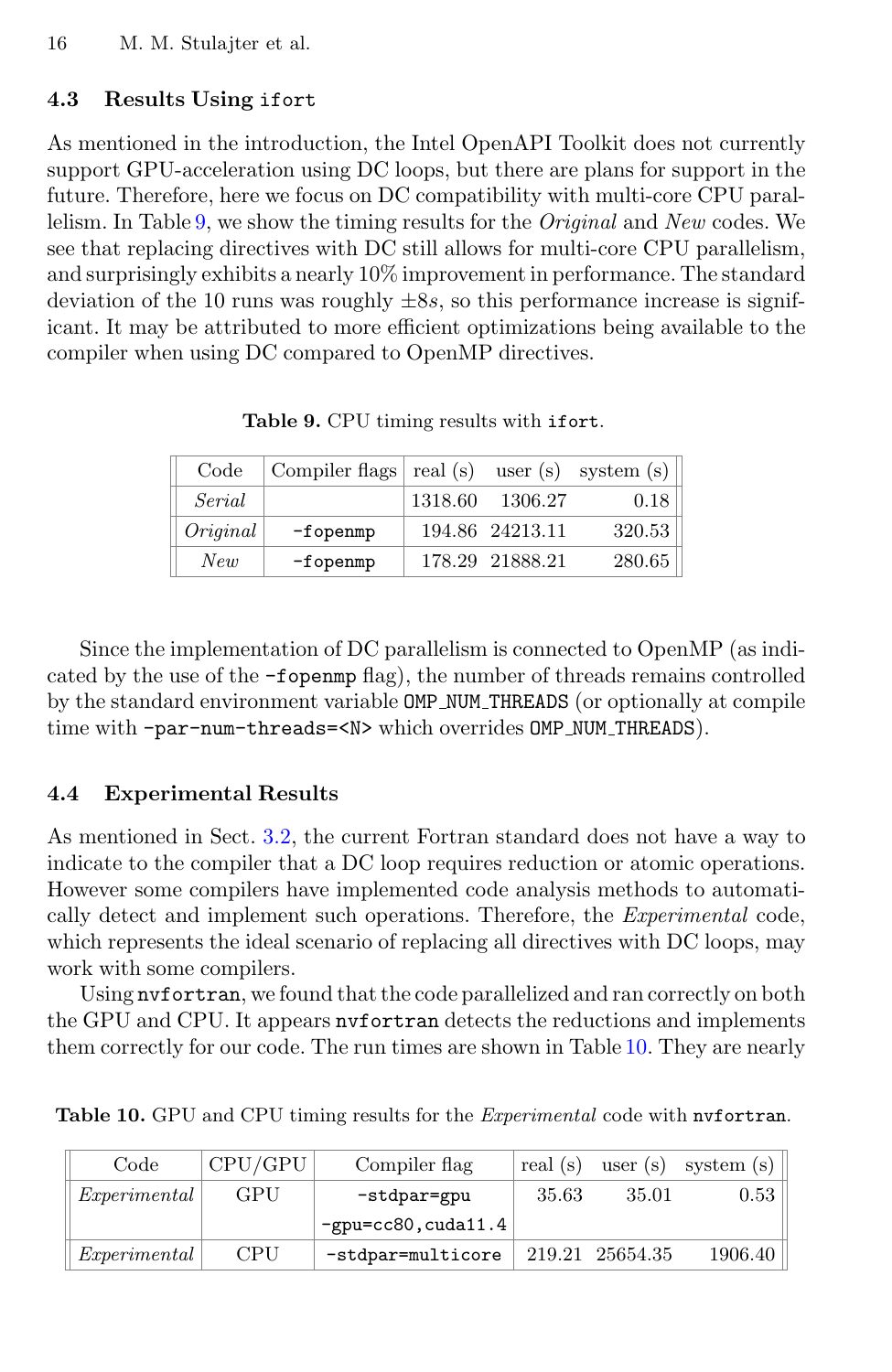identical to those of the New code shown in Tables  $5$  and  $6$  which is expected since only a few small loops used directives for reductions in the New code. This means that for diffuse, we can use DC to fully eliminate all directives and not lose any CPU or GPU performance with nvfortran. We reiterate that more complicated codes may not yet work with zero directives for a variety of reasons including not detecting complicated reduction or atomic operations, not being compatible with in-lined function calls, and, for GPU-acceleration, not supporting automatic memory management with static arrays.

For gfortran, we only test the code on the CPU since there is no support for DC GPU-offloading. In this case, the *Experimental* code ran correctly, implying the auto-parallelization done by the compiler was able to detect the reductions and parallelize them. The run time is shown in Table [11](#page-14-1) and is roughly  $10\%$  slower comparable to the run time of the New code in Table [8.](#page-12-0) However, the times are nearly within the standard deviation of the 10 runs  $(\pm 18s)$ .

<span id="page-14-1"></span>Table 11. CPU timing results for the *Experimental* code with gfortran.

| Code | Compiler flags                                                |  | $\vert$ real (s) user (s) system (s) |
|------|---------------------------------------------------------------|--|--------------------------------------|
|      | $ Experimental $ -ftree-parallelize-loops=128 236.28 29565.01 |  | 10.08                                |

Using **ifort**, the *Experimental* code compiled and ran, but did not give the correct results. This is because ifort does not support implicit reductions of DC loops, yet parallelized the loop anyways when we used the -fopenmp flag, Therefore, the resulting inherent race conditions produced incorrect results.

### <span id="page-14-0"></span>5 Discussion

In this paper, we have used a mini-app code to explore the current status of replacing do loops using directives with do concurrent (DC) loops for accelerated computing. The original code used OpenACC for GPU-acceleration when compiled with gfortran or nyfortran, and OpenMP for multi-core CPU parallelism when compiled with gfortran, nvfortran, or ifort. We modified the code to replace the directives with DC and used a test case to explore the resulting compatibility, portability, and performance, all with the newest available versions of the compilers.

Compatibility: We found that only nvfortran currently supports GPU acceleration with DC, and therefore replacing the directives removed GPU support when using gfortran. Since nvfortran is freely available, this is not an insurmountable problem when running on NVIDIA GPUs. However, gfortran also has AMD (and possible future Intel) GPU support, making this an important consideration. The if ort compiler does not currently support GPU-acceleration with DC, but as Intel has indicated plans to add this support soon, switching from OpenACC directives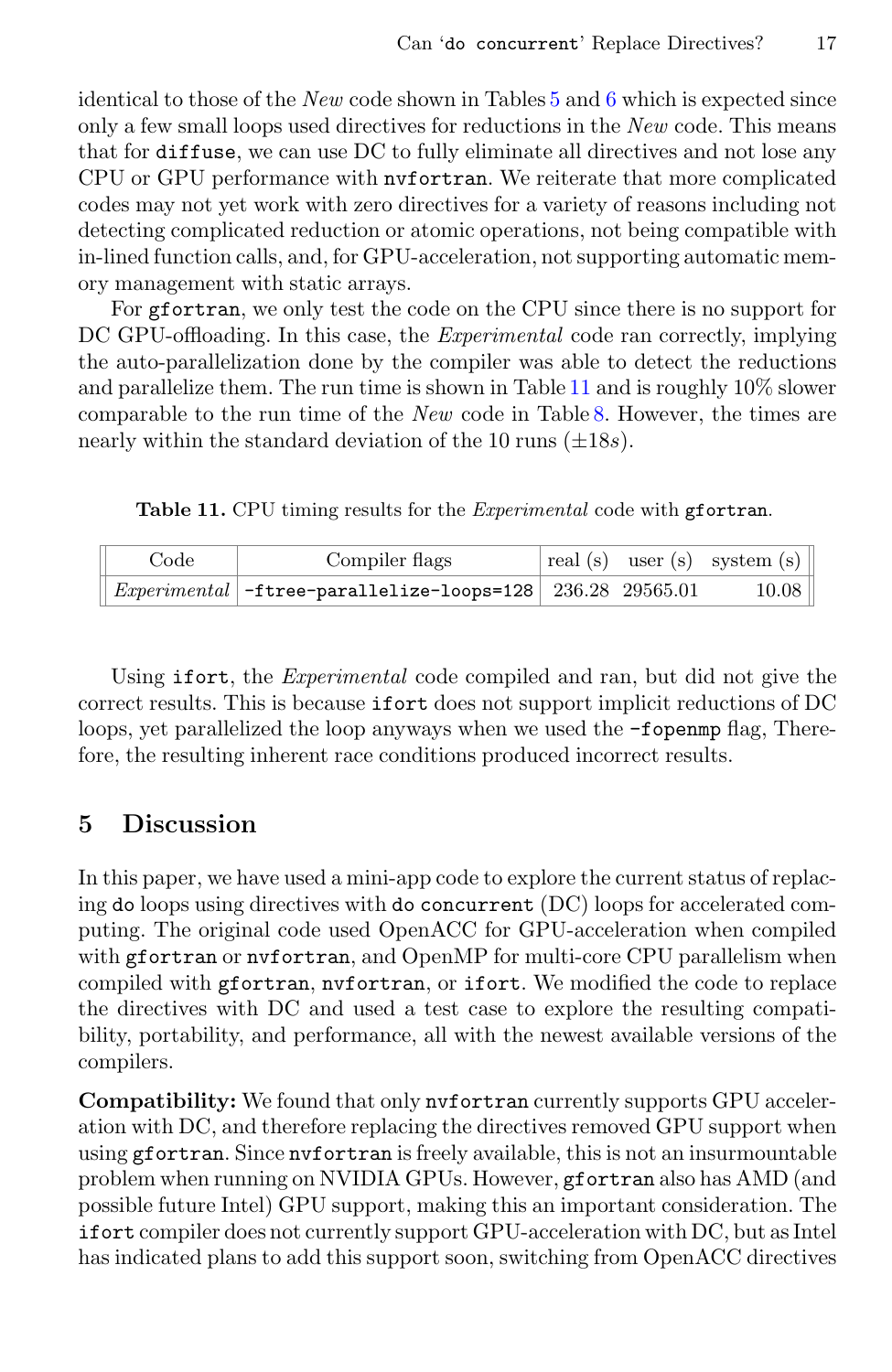to DC may increase compatibility (as ifort only supports OpenMP GPU offload, not OpenACC).

We also found that the current Fortran specification for DC lacks features that are needed to guarantee correct parallelization of all of our mini-app's parallelizable loops (specifically, loops with reductions). Indeed, when ifort attempted to parallelize our reduction loops for the CPU, it resulted in incorrect results. In contrast, the nvfortran compiler has implicit reduction detection of DC loops, allowing us to replace all directives with DC. The next release of the Fortran standard (202x) will include an explicit 'reduce' clause on DC, which, when implemented, should alleviate this issue.

Another compatibility concern is that we currently use OpenACC directives to manually control GPU-CPU memory management, and removing these could cause extreme loss of performance. In the case of nvfortran, since it automatically activates its unified memory management feature when compiling with DC GPU-acceleration, this issue is avoided. However, unified memory islimited to allocatable arrays, so static arrays may still require data management directives.

Using cutting-edge language and compiler features have a risk of breaking backward compatibility with older compilers. In this paper we used the most recent versions of the compilers we could for the best support, but on some systems this is not always available. Container frameworks like Singularity/Apptainer (as used here) can help mitigate this issue, however the frameworks are also not always available on all systems, and can sometimes be complicated to use for large scale simulations.

Portability: A key consideration in replacing directives with DC for GPU acceleration was to see if, by doing so, we still maintain CPU multi-core parallelism (that we originally used OpenMP directives to achieve). We found that nvfortran and ifort compilers directly support DC for multi-core CPU parallelism, while ifort requires directives on loops with reductions for correctness. With gfortran, while there is no direct support for DC parallelism, the loops can still be parallelized using gfortran's auto parallelization feature. With this feature, even reduction DC loops are correctly recognized and parallelized. Thus, all three compilers we use are able to keep multi-core CPU parallelism when replacing directives with DC (with **ifort** still requiring some on reduction loops).

Performance: Replacing directives with DC allows much cleaner looking code and robustness due to being part of the standard language. However, this is only worth while if it also results in acceptable performance. Through our timings, we found that in both the GPU and CPU cases, the performance of the code after replacing directives with DC was comparable to that of the original directivebased code, with some configurations improving performance slightly, and in others, decreasing slightly. For GPU runs with DC, nvfortran's unified memory was used, and the resulting performance was comparable to using manual OpenACC data directives. However, more complicated codes may not be as compatible with unified memory and/or may lose some performance using it.

Summary: With nvfortran, we were able to remove and replace all directives in our code with DC, and achieve efficient CPU and GPU parallelism. However,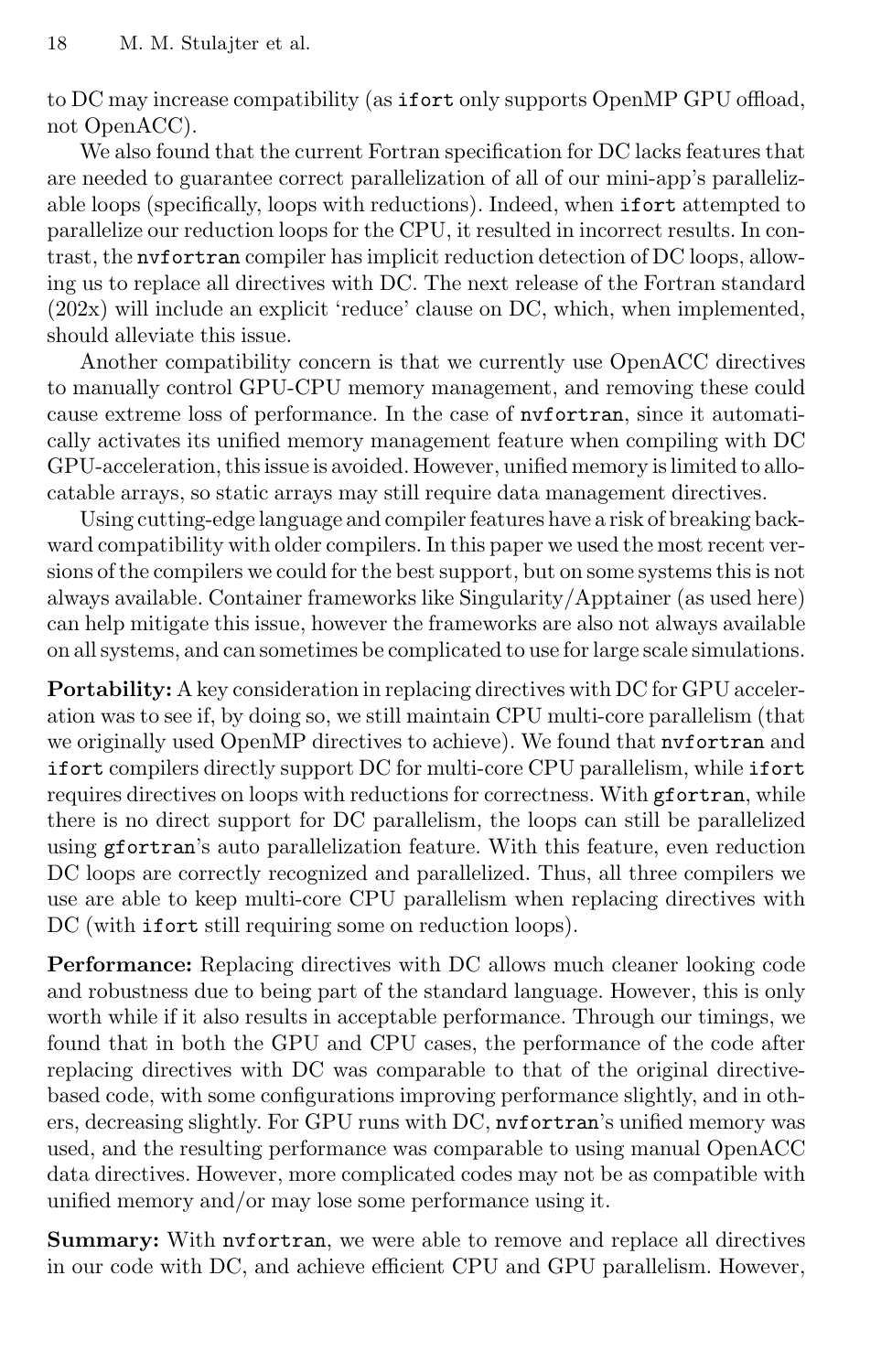this relied on specific features of nvfortran including implicitly detecting reductions and the use of unified managed memory. In order to maintain cross compiler compatibility, we can continue to use OpenACC/OpenMP directives for reductions and data movement until equivalent standard language features are written and widely supported. Even with the remaining directives, using DC has a large benefit, as the number of directives is decreased dramatically.

Can Fortran's do concurrent replace directives for accelerated computing? With nvfortran and NVIDIA GPUs, for some codes (such as ours) the answer is yes, and with no (or minimal) loss of performance. With upcoming language features and compiler implementations, more complicated codes may also eventually be parallelized without directives, and do so with support across multiple compiler and hardware vendors.

## Appendix

Singularity/Apptainer containers: In order to test the latest compilers and to simplify setup of our library dependencies, we utilized Singularity/Apptainer containers. These containers allow one to run software in a containerized environment on any compatible system using only the container file.

Container setup: The containers were straight forward to setup and use for our timings. Two methods were used to create them. For nvfortran and ifort, a docker image of NVIDIA HPC SDK or Intel OneAPI HPC Toolkit was used to create a sandbox. For gfortran, a similar sandbox with Ubuntu 21.04 was created and then gfortran was installed with the  $apt-get$  command. Once the sandboxes were created, the dependent libraries were installed. A sandbox is treated like a virtual machine, allowing us to edit and install new software into the container (note this requires sudo privileges). Once all the needed software is installed, the sandbox is converted to a .sif file which can be copied and run (without sudo privileges) on any other compatible machine with Singularity/Apptainer installed, but it can no longer be edited. However, the container is able to modify files outside itself, allowing us to compile and run the test cases. For GPU-accelerated runs, a special flag is needed when running the container depending on the vendor of GPU. For NVIDIA GPUs, the flag is  $-\text{nv}$ , while for AMD GPUs, the flag is  $-\text{room}$ . For more details on Singularity/Apptainer containers, see Ref. [\[7\]](#page-18-10).

Container performance tests: Using containers can sometimes cause performance overhead. To ensure that using the Singularity/Apptainer containers does not cause significant overhead in our case, we ran two test cases on both a bare metal setup and with a container with the same compiler version (in this case gfortran 10.2). Table  $12$  shows timings of the test run using both the *Original* and Serial codes described in Sect. [3.2.](#page-7-0) We see that the runs using the container perform nearly identical to those run on bare metal, allowing us to confidently use the containers for the runs in the paper.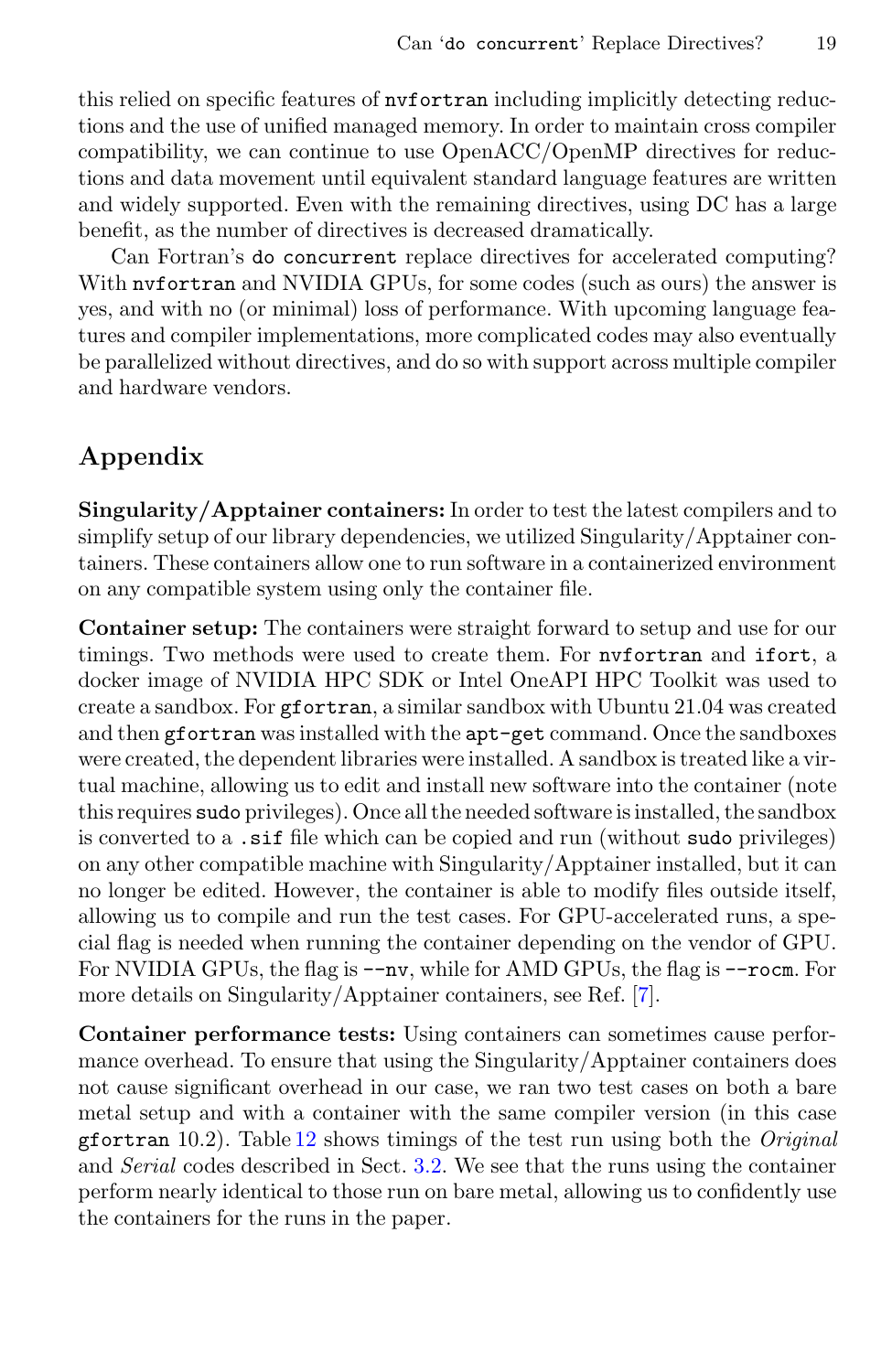| Code   | Run method   real (s) user (s) system (s) |                 |       |
|--------|-------------------------------------------|-----------------|-------|
| Serial | Bare Metal $ 1306.10\rangle$              | 1294.30         | 0.154 |
|        | Singularity                               | 1300.43 1287.50 | 0.168 |
|        | <i>Original</i> Bare Metal                | 164.87 20782.32 | 5.935 |
|        | Singularity                               | 165.27 20777.85 | 7.248 |

<span id="page-17-0"></span>Table 12. Timing results on a Bridges2 CPU compute node using gfortran 10.2 bare metal and form within a Singularity Container

Reproducibility package: The results in this paper can be reproduced using our reproducibility package hosted publicly at Ref.  $[9]$  and on our website<sup>[16](#page-17-1)</sup>. The package contains three Singularity/Apptainer containers (for gfortran, nvfortran, and ifort), as well as all code versions, compiler options, and test cases. The package requires minimal customization (only specifying hardware-specific compiler options) of the main script, which can then be used to automatically run either all, or a subset, of runs from the paper. See the documentation in the package for more details. A reference solution is also provided for validation. Note that runs using GPU-acceleration require having an NVIDIA GPU with compatible drivers installed on the system.

## 6 Artifact Availability Statement

## Summary of the Experiments Reported

Timings were performed on the various mini-app versions on the CPU and GPU using singularity containers. These versions represented different levels of replacing OpenACC and OpenMP directives with do concurrent loops. Each version was tested with the compilers gfortran, nvfortran, and ifort. The compilers were loaded in a singularity container, and the codes were executed through these singularity containers. For each code and compiler version, 10 runs were carried out in order to get an average run time and standard deviation.

## Artifact Availability

Software Artifact Availability: All author-created software artifacts are maintained in a public repository under an OSI-approved license.

Hardware Artifact Availability: There are no author-created hardware artifacts.

Data Artifact Availability: All author-created data artifacts are maintained in a public repository under an OSI-approved license.

<span id="page-17-1"></span><sup>16</sup> [www.predsci.com/papers/dc.](www.predsci.com/papers/dc)